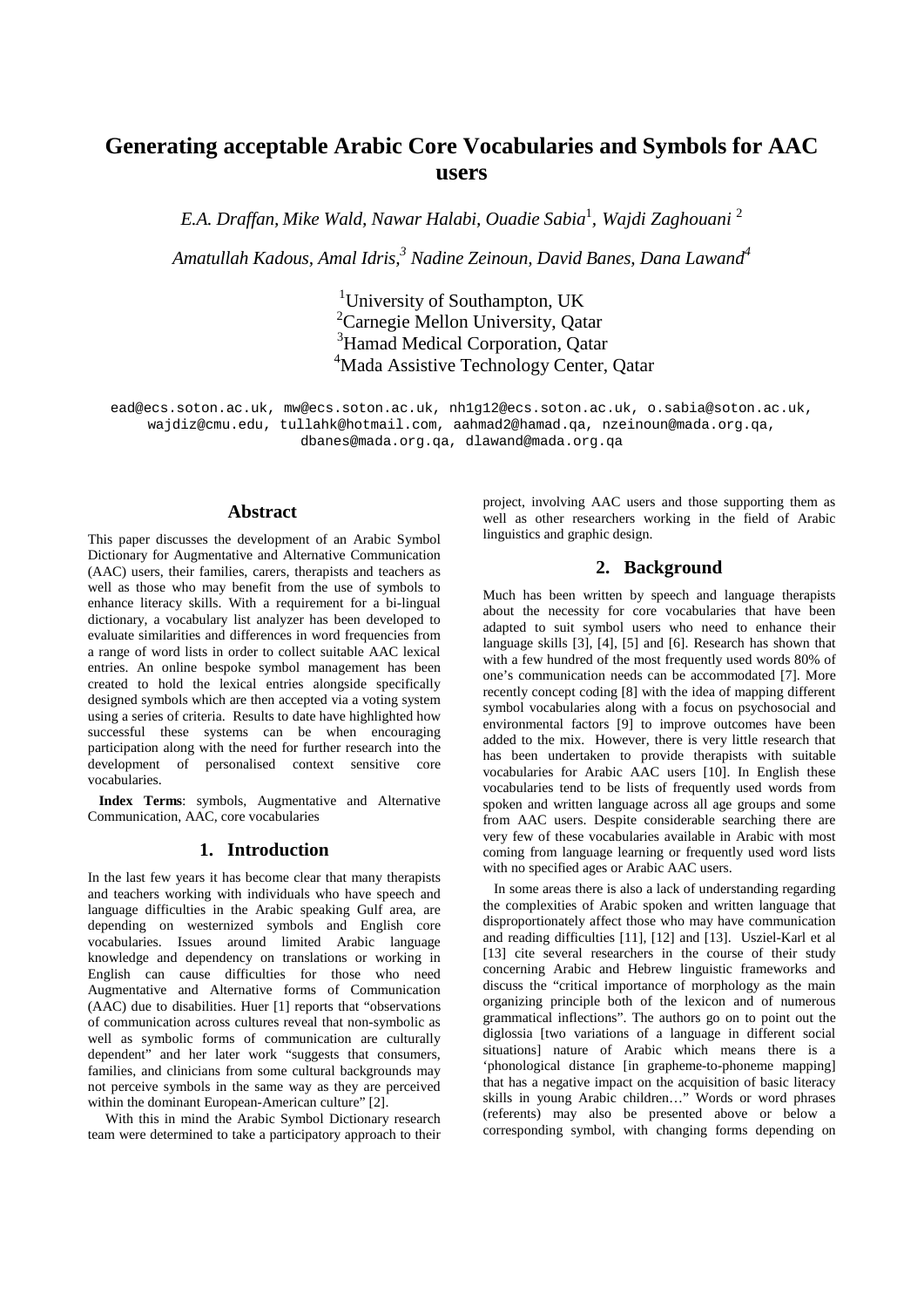grammatical status, gender and/or number plus many letters will change their shape depending on their position within a word.

The authors of this research and others have also found there are key cultural and family values/orientations that should be considered in order to increase the effectiveness of symbolreferent vocabulary interventions [14] with individuals who use AAC within Arab communities. To this end not only has research concentrated on word frequency lists and collating an AAC user core vocabulary, but also instigating a voting system for symbol acceptance, so that words or multiword/word phrases are represented by symbols that are suitable culturally, linguistically and for the settings in which they will be used.

# **3. Methodology for Building a Core Vocabulary**

The building of an Arabic AAC core vocabulary is ongoing, but began with the collection of word lists used by AAC users, their families, carers, speech and language therapists and teachers in Doha (Qatar) (List a). Sixty three of these individuals joined an AAC forum and these participants have continued to work with the team as symbols for the vocabularies have been developed.

The initial aim was to collect around 100 localised Arabic most frequently used words and multiwords to compare with those already in use that were in English or translated into Arabic based on English core vocabularies. Participating therapists felt a further 400 words/multiwords would be the maximum the majority of their users would have in their communication books or devices. Most English speaking three year olds use over a thousand words [15] so it was essential that the fringe vocabulary should be enlarged with words specific to the environment and personal needs including Qatari colloquial words and place names as well as to be relevant to all ages.

Surveys of core vocabularies in Arabic have revealed that few are freely available [16] and even less make good companions when thinking of basic language and literacy learning for AAC users. In order to expand the list of 500 words a comparison was carried out against five other Arabic word frequency lists. Those for general conversation included the Kelly Project [17], 101languages.net 1000 most common spoken Arabic words and Aljazeera comments often using colloquial language [18]. The Supreme Education Council (SEC) literacy lists Grade 1,2,3 and Lebanese reading lists [19] have been used for literacy skill building in Modern Standard Arabic (MSA).

#### **3.1. Building a vocabulary list analyser**

An automatic system was developed that took as an input two main pieces of information:

List a: The list to be analyzed as a basis for the new core vocabulary list: This list could optionally have frequency of each entry included. If no frequency is available then a default value should be added to all the entries before running the program. Frequency in this case equated to how often a word was used. This frequency does not have to correspond to an actual frequency of occurrence in a text somewhere.

Lists b: Lists combining existing vocabularies from a number of sources with the same structure as List a. Multiple vocabularies are used in Lists b in an attempt to weight the occurrence of individual words. These vocabularies are ideally from different sources and should be large enough so that the frequencies of the entries listed are reliable.

The system produced three lists shown in Figure 1:

List 1: Initial list containing the words in List a (the in-put list to be analyzed) that did not occur in any of Lists b. This output only contained the words with no frequency scores.

List 2: The coverage list: containing the words that occurred in List a and at least once in a source vocabulary in Lists b. This output also contained scores for each word by source vocabulary list (each word was given several scores, one for each list in Lists b). Each score equals the frequency with which each word appeared in the list from Lists b, normalized by dividing the frequencies of each word by the sum of all frequencies in that list. The score was set to 0 if the word did not occur in that list.



Figure 1. *Input lists (list a and lists b)*

List 3: Remaining word list: This list contained all the words that were in Lists b but were not contained in List a. This output also contained the scores for each word and is the example of the system in use (Figure 2). This is the list on which the comparison in the section 3.2 is based.

|                          | word         |             |             | lists\Kelly Project.c lists\Aljazeera Comments lists\Most common 1000 fro sum |                   |
|--------------------------|--------------|-------------|-------------|-------------------------------------------------------------------------------|-------------------|
| $\overline{z}$           | ۵l           | o           | 0.023466719 |                                                                               | 0.001 0.024466719 |
| 3                        | Δt           | 0.002       | 0.021198718 | 0.001                                                                         | 0.024198718       |
| 4                        | حن           | 0           | 0.011530471 |                                                                               | 0.001 0.012530471 |
| $\overline{\mathbf{5}}$  | ų            | $\Omega$    | 0.009577154 | 0.001                                                                         | 0.010577154       |
| $\overline{6}$           | الى          | $\circ$     | 0.008842202 |                                                                               | 0.001 0.009842202 |
| $\overline{\mathcal{U}}$ | ائش          | 0           | 0.007461319 |                                                                               | 0.001 0.008461319 |
| 8                        | y,           | Ö           | 0.007403351 |                                                                               | 0.001 0.008403351 |
| $\overline{9}$           | الشع         | $^{\circ}$  | 0.007820514 |                                                                               | 0 0.007820514     |
| 10                       | لع           | ö           | 0.006506916 |                                                                               | 0.001 0.007506916 |
| 11                       |              | $\Omega$    | 0.007146635 |                                                                               | 0 0.007146635     |
| 12                       | الذى         | $\mathbf 0$ | 0.006086648 |                                                                               | 0.001 0.007086648 |
| 13                       | فی           | ö           | 0.005657063 |                                                                               | 0.001 0.006657063 |
| 14                       | حتى          | $^{\circ}$  | 0.005199529 |                                                                               | 0.001 0.006199529 |
| 15                       | y            | $\Omega$    | 0.005103261 |                                                                               | 0.001 0.006103261 |
| 16                       | طی           | 0.002       | 0.002888052 | 0.001                                                                         | 0.005888052       |
| 17                       | طنذ          | 0.002       | 0.002698621 |                                                                               | 0.001 0.005698621 |
| 18                       | فتط          | 0.002       | 0.002525752 |                                                                               | 0.001 0.005525752 |
| 19                       | $\mathbf{y}$ | $^{\circ}$  | 0.004469753 |                                                                               | 0.001 0.005469753 |
| 20                       | العرب        | o           | 0.005398277 |                                                                               | 0 0.005398277     |
| 21                       | نحنب         | 0.002       | 0.002301126 |                                                                               | 0.001 0.005301126 |

Figure 2. *Example Output from lists viewed in Excel*

Figure 2. shows frequencies are normalized to allow source vocabularies to be compared (column one), this process can be problematic if the list is too small as the numbers may become too high and significantly affect results. Even if there is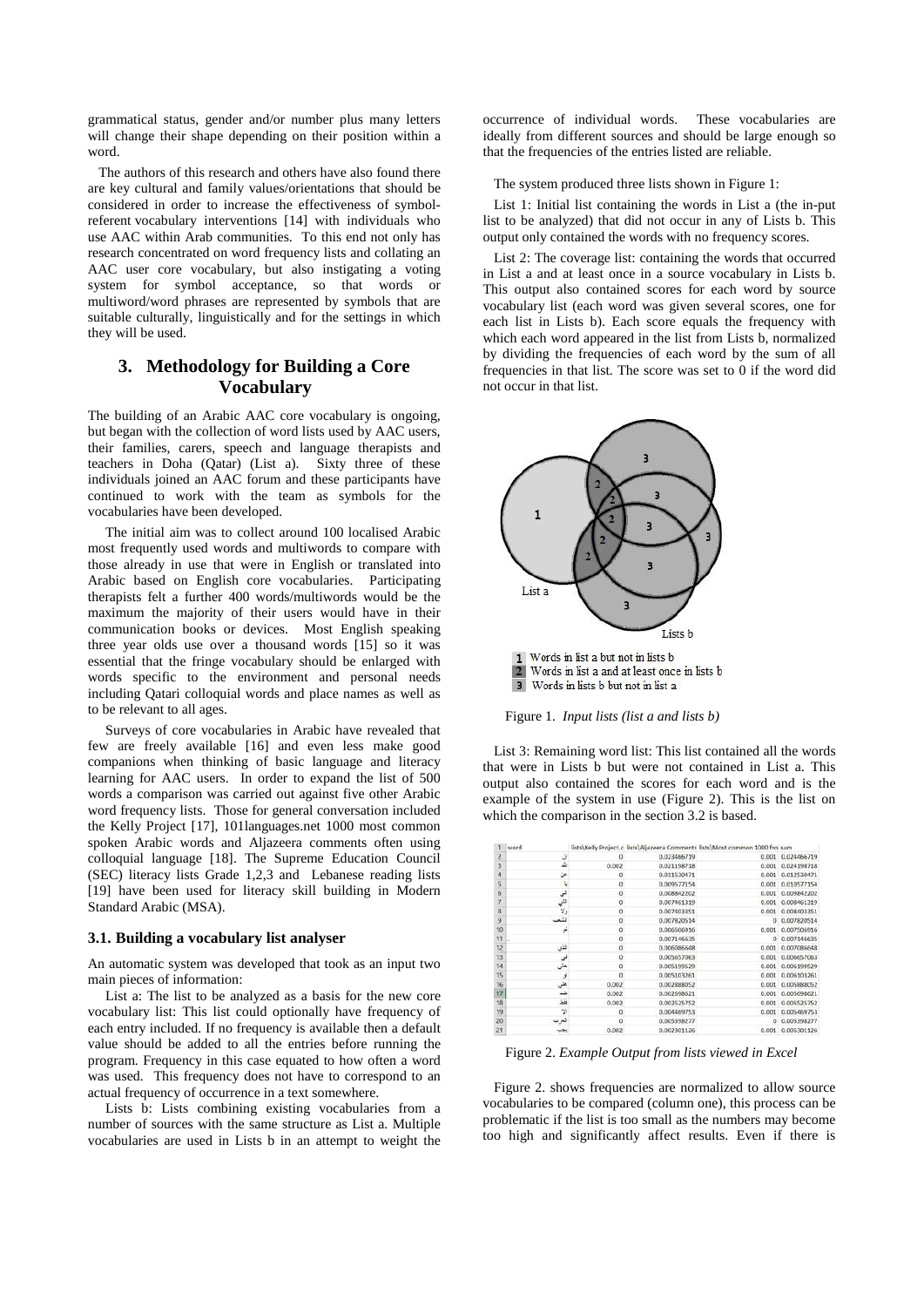sufficient data, it is still imperative that an expert goes through the different output list to inspect the results, correct errors and choose the set of words to be added or removed from the input list. The scores given only act as a guide to assist the expert in the process.

 In practical terms words with high scores in List 3 could be deemed suitable for inclusion in the Arabic Symbol Dictionary and added to List a. The system has been run repeatedly as lists have been added so that results become more robust.

#### **3.2. Results of the Core Vocabulary building**

When comparing the list provided by participants as examples of AAC users' vocabularies (List a), there were very small overlaps with those words most frequently found where the top words were based on very high frequency scores for those most commonly used (Lists b).

 To provide an instant comparison between Output 1 and 3 the top 20 words translated from Arabic are listed below.

Output from 1 (List a) ordered by those most often used in AAC lists.

*"I/me (am), go, ball, car, banana, on/to, thing/something, to, chair, clock/watch, want, in, sit, was, eat, bike, flower/rose, play, cup, door"*

#### Output from 3 (Lists b) ordered by frequency

*"the, God, about, oh, to, which (masculine), and not, people, no, which (feminine), in, even, or, on, against, only, however, Arabs, must, order"*

Further analysis of the Lists b that were about spoken and colloquial language shows that nouns only made up 5% of the total list from the Kelly project, 25 to 30 % of the Aljazeera and Oweini-Hazoury lists, but 50% of the AAC lists. A concrete noun, even if it is considered part of a fringe vocabulary, is a much easier concept to illustrate with a symbol and may be seen as one of the early building blocks to language acquisition. Verbs, however are more complex and have low frequency rates; between 5 to 20 %. The Aljazeera list has the lowest and the AAC lists have the highest. The other parts of speech, equally pertinent in communication, such as adjectives, adverbs, prepositions, pronouns and conjunctions were found to be variably frequent from one list to another. The Aljazeera list has a quarter of its frequencies made up of prepositions, whereas Kelly's list, SEC and the AAC user list have only 5%. Conjunctions also show low frequencies through the lists in question; between 1% and 15%. It is worth mentioning that pronouns are totally nonexistent in Kelly's project list, either under their detached form or attached form. It should also be noted that therapists may choose nouns rather than pronouns for the purpose of symbol transparency. The other lists had less than 20% of pronouns all types combined. Arabic pronouns, and also some prepositions combine with nouns or with other parts of speech as single words, this morphological aspect could be the reason why their frequencies are rather undermined. Adverbs are also rarely listed, The Owein-Hazoury list has none; the highest adverb frequency is found in the 1000 most common Arabic words list (4%). In Arabic most adverbs of time and space are prepositional groups; typically a structure made of a preposition followed by a noun. This structural definition of adverbs explains the low number or even the lack of adverbs in some of the core vocabulary lists. The users would frame appropriate phrases to express adverbs by using existing prepositions combined with nouns.

Further confirmation for these differences in the frequency of various parts of speech was sought for the literacy skill vocabularies. The conversational based lists were replaced with reading lists forming Lists b. Arabic lists such as those used SEC and Arabic sight words [19]. It was found that in their top 100 frequently used words 30 and 38 were nouns respectively.

#### **3.3. Discussion about the core vocabulary data collection**

As can be seen from the top 20 words in List a and Lists b, both show nouns that would not be found in the top twenty frequently used words in an English core vocabulary and in reality would be considered fringe words. However, the lists do illustrate that in Arabic there are elements of the grammar that are equally as important such as conjunctions and prepositions.

There are considerable issues with the fact that root words in Arabic clearly appear within other words and this can affect the results as well as the fact that the lists collected from AAC users are based on popular use, rather than large scale frequency levels within a huge corpus. There will always be the need to improve outcomes by collecting more lists from AAC users in the future to improve the balance between words used for symbol communication and those based on frequency of use, although the latter informs vocabulary development

By using this system the combined AAC word lists from the Doha schools and clinics making up 'List a' once translated into English, could be compared to the Prenke Romich 100 Frequently Used Core Words [20], [21] (as Lists b). It was noted that the Doha Arabic AAC user list (List a) contained 38 nouns in the top 100 words compared to none appearing in the English core vocabulary. It has been said that in English the use of nouns goes from 7% in the top 100 words to 20% in the top 300 [22] whereas in MSA the corresponding frequency levels are 26% and 45% according to one of the largest frequency lists [23].

These results highlight the need for further exploration into this aspect of vocabulary building. In particular there is a need to collect more wide ranging conversations to evaluate the differences in the type of words and multiwords required to successfully build Arabic AAC personalised and context sensitive vocabularies. There is also the need to be aware of the differences in lists used for enhancing reading skills where MSA is used rather than the colloquial dialects of the area. A further distinction may be needed between adult and children's vocabularies where religious and social language requirements may impact on AAC use. The Speech and Language therapists attending meetings with the team also noted the importance of vocabularies sensitive to user's characters, interests and social setting commenting on dress and gender issues as well as being aware of the issues of using lists from AAC users of school age due to the lack of available adult AAC users in the region at the time of writing.

### **4. Methodology for Symbol Management**

Just as it was found that there was a paucity of core AAC vocabulary lists in Arabic, the same could be said about the symbols provided for AAC devices. Some centres in Doha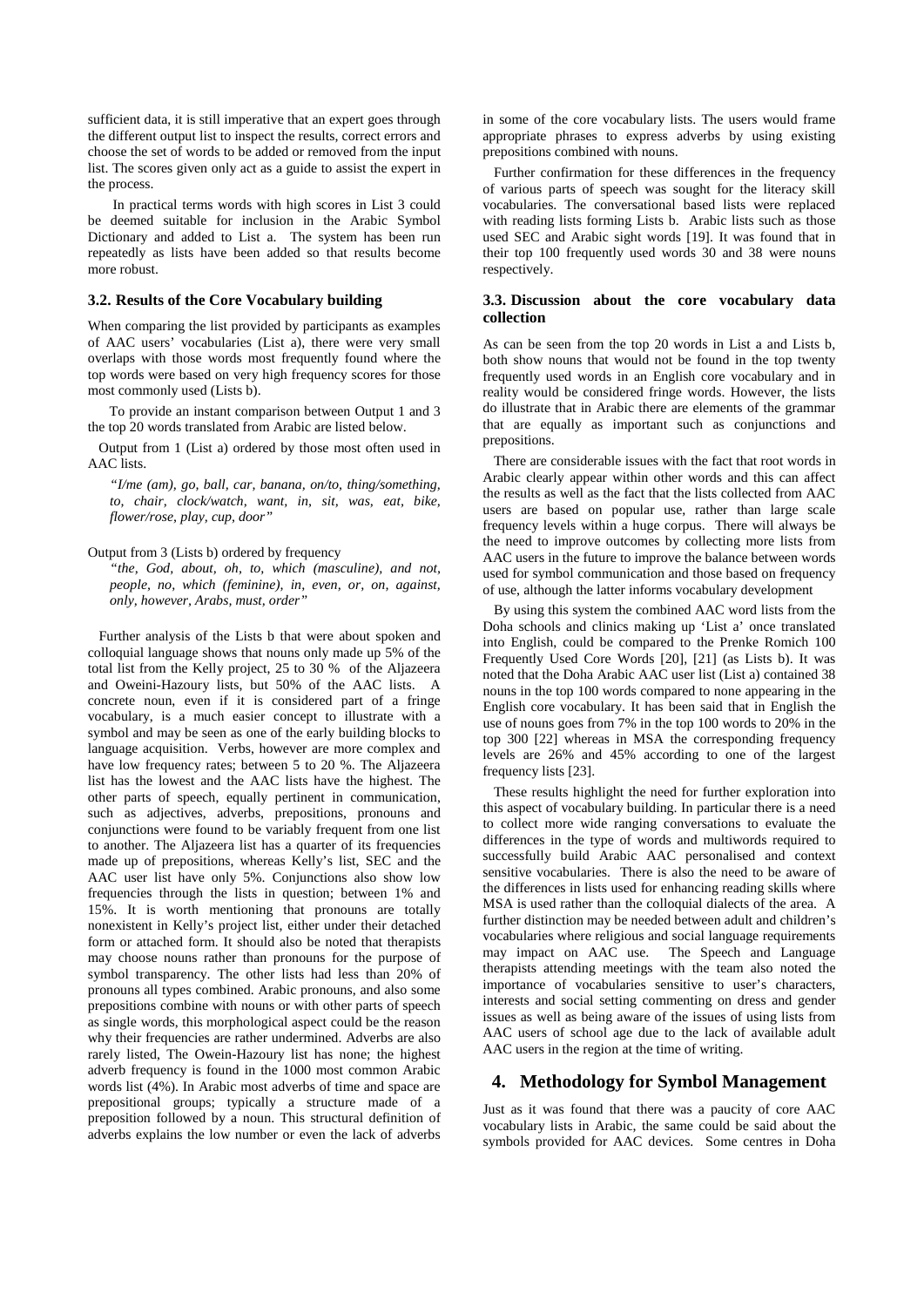were providing specifically designed symbols for the Arabic culture, environment, social and personalised linguistic needs but there were no adapted symbol sets that were freely available for sharing. Nor had any symbols been evaluated for transparency or cultural sensitivity by local AAC users, their supporting professionals and families.

A bespoke Symbol Management system was developed that allowed the team to store symbols. The system also offered participants the chance to take an active role in the decisions made around the development and evaluation of appropriate symbols as they could see and vote on uploaded symbols representing the core vocabularies previously collected.

The online database was based on a Model-View-Controller (MVC) framework using MongodB with JavaScript (NodeJS and an Express JS plugin). The code is open source and available on bitbucket. View templates which generated the html pages were built suing the Jade templating engine. The only other plugins used were for authentication and list filtering. The latter will provide the basis for browse and search features in the final Arabic Symbol Dictionary website.

#### **4.1. Building symbol acceptance system**

As part of the online management system a simple voting set up was created using the filters developed for batches of symbols. During voting sessions participants have been presented with a series of around 60-65 images of newly designed symbols, the referent in MSA, Qatari (where applicable) and English. The voting criteria are presented with large selection areas on a scale of 1 to 5 where 5 is completely acceptable (see Figure 3) so that different visual displays can be used. The four criteria are listed with a free text box for comments:

- Feelings about the symbol as a whole
- Represents the word or phrase
- Color contrast
- Cultural sensitivity



Figure 3 *Voting system with criteria for acceptance on a scale of 1-5 where 5 is completely acceptable*

## **4.2. Results from voting sessions**

The initial batch of symbols had 63 voters logging into the Symbol Manager resulting in 2341 votes for 65 symbols. Overwhelmingly the decisions were very favourable with all mean ratings significantly greater than a rating of 3.5. The average was 4.0. (See Table 1) All voting data was anonymized and comments collated to inform the graphic designer.

Two AAC users were also able to vote on the symbols via an adapted system using their own Sensory Software Grid 2 systems with the symbols added plus a 1-5 or 1-3 'thumbs up' to 'thumbs down' scoring depending on their ability. This produced equally good results and comments were captured via recordings. More AAC users are being encouraged to join the forum and as further batches of symbols are developed it is hoped that voting sessions will continue to occur both during face to face meetings and remotely.

| Table 1. One Sample T test for Difference of Mean |
|---------------------------------------------------|
| Ratings from 3.5                                  |

| <b>Criteria</b> | <b>Number</b><br>of voters | Mean<br>rating | 2 tail P<br>Value for<br>difference<br>from $3.5$ |
|-----------------|----------------------------|----------------|---------------------------------------------------|
|                 | 63                         | 3.94           | < 0.0001                                          |
|                 | 63                         | 3.90           | < 0.0001                                          |
| 3               | 63                         | 4.07           | < 0.0001                                          |
|                 | 63                         | 4.10           | < 0.0001                                          |

#### **4.3. Discussion about the Symbol Management system**

The initial development of the Symbol Management system was purely for the team to upload lexical entries and symbols with a set of filter systems based on parts of speech, gender, number and symbol descriptions. However, as the number and symbol descriptions. participation by AAC users, their families, therapists and teachers grew it became essential to offer a voting system that quickly produced results because specialists wanted to use the symbols as they were developed. As all the speech therapists and teachers involved had worked for several years with AAC users, but were mainly from countries other than Qatar, it was felt that there should be a method to check acceptability within the community before releasing them for download, not just depending on the team's opinions. The team had already set up a Google+ method for initially evaluating iconicity and transparency [22].

Those therapists working in the Doha area were very willing to express their opinions about symbol suitability and the links with the corresponding word lists collected. It was noted that there was a general understanding that the lexical entries in Modern Standard Arabic and those entries in Qatari colloquial Arabic may share the same symbol for similar meaning words or multiword phrases but there may need to be additional symbols and / or changes in symbol labels to represent different parts of speech, gender and number and to take into account the bilingual nature of the dictionary to aid those who were not fluent Arabic speakers.

## **5. Conclusion**

The core vocabulary and symbol management systems have provided the research team with quick and easy ways to analyse data as well as provide a platform for user participation. Having a selection of MSA and Qatari core and fringe vocabularies has been essential for ongoing symbol development, but there is still a need to continually update the collection of local vocabularies to ensure that colloquial as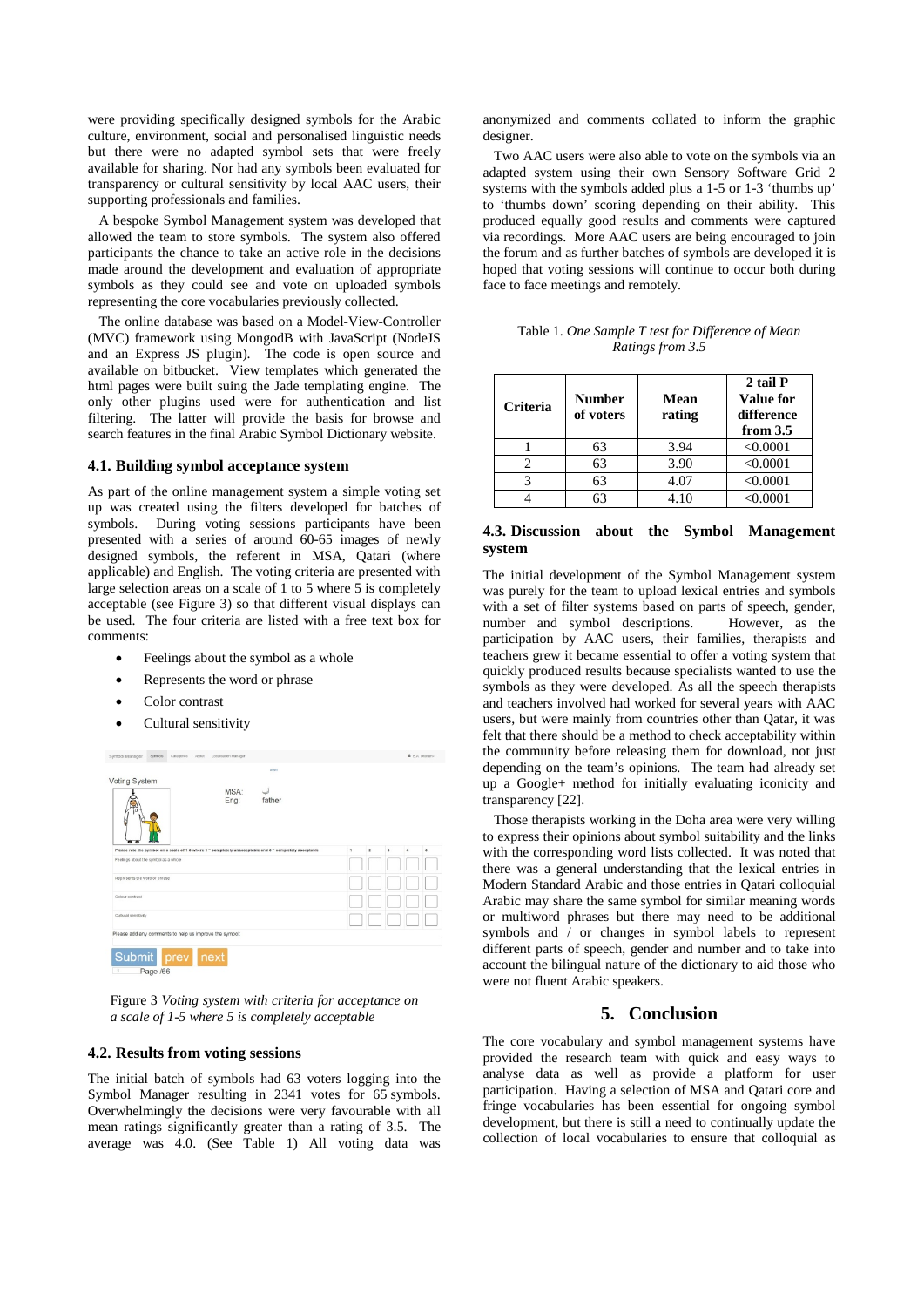well as written language is captured. The present frequency levels of the words collected in Doha (List a) are low in comparison to global lists (Lists b). They are also subjective, based on the AAC forum input rather than a wide base of Arabic AAC users and carers. However, with support it has been shown that where suitable core vocabularies are implemented alongside appropriate symbols AAC users, who have the capacity, can enhance their communication and improve their readiness for reading [24] and already in this project AAC users have greeted the newly developed symbols with much appreciation, but there remains the need to 'focus on long-term outcomes' [9].

There remains the debate as to the differences in parts of speech seen in English core vocabulary lists compared to some Arabic lists with high levels of noun use. It is important to appreciate the limitations of the collection procedures as well as the problems of automated comparisons between lists that require normalization and have different methods for showing root words, different parts of speech and verb declensions.

There is much research still to be carried out to ensure that an appropriate vocabulary list suitable for Arabic AAC users and the development of literacy skills can be collated in a diglossia situation. But as an increasing number of words lists are provided by participants set against the further analysis of the frequency lists already gathered it is felt that this can be achieved.

# **6. Acknowledgements**

This research was made possible by the NPRP award [NPRP 6 - 1046 - 2 - 427] from the Qatar National Research Fund (a member of The Qatar Foundation) and thanks must go to all those participants in Doha who have contributed to the work of the Arabic Symbol Dictionary team. Grateful thanks are also expressed to the ARASAAC team for allowing their symbols to be used with participants. The statements made herein are solely the responsibility of the authors.

# **7. References**

- [1] M. B. Huer, "Culturally inclusive assessments for children using augmentative and alternative communication (AAC)," *Journal of Children's Communication Development,* 19 (1), 23–34. 1997.
- [2] M. B. Huer, "Examining perceptions of graphic symbols across cultures: Preliminary study of the impact of culture/ethnicity," Augmentative and Alternative and *Alternative*<br>180–185. 2000. *Communication* 16 (3): 180–185. 2000. [doi:](http://en.wikipedia.org/wiki/Digital_object_identifier)[\[10.1080/07434610012331279034\]](http://dx.doi.org/10.1080%2F07434610012331279034)
- [3] S. Balandin and T. Iacono, "A few well-chosen words," *Augmentative and Alternative Communication,*  14(September), 147–161 1998.
- [4] M. Banajee, C. Dicarlo, and S. Buras Stricklin, "Core Vocabulary Determination for Toddlers," *Augmentative and Alternative Communication,* 19(2), 67–73. 2003.
- [5] M. Lahey, and L. Bloom, "Planning a First Lexicon: Which Words to Teach First," *Journal of Speech and Hearing Disorders*, 340–351 1975.
- [6] G. M. Van Tatenhove, "Building Language Competence With Students Using AAC Devices: Six Challenges," *Perspectives on Augmentative and Alternative Communication,* 18(2), 38–47 2009.
- [7] G. C. Vanderheiden, and D. P. Kelso, "Comparative analysis of fixed-vocabulary communication acceleration

techniques," *AAC Augmentative and Alternative Communication,* 3, 196-206. 1987.

- [8] M. Lundälv and S. Derbring, "AAC Vocabulary Standardisation and Harmonisation," *Springer-Verlag Berlin Heidelberg,* pp.303–310. 2012.
- [9] J. Light, and D. Mcnaughton, "Designing AAC Research and Intervention to Improve Outcomes for Individuals with Complex Communication Needs," *Augmentative and Alternative Communication, (ahead-of-print),* 1-12. 2015.
- [10] R. Patel and R. Dakwar-Khamis, "An AAC training program for special education teachers: A case study of Palestinian Arab teachers in Israel," *Journal of Augmentative and Alternative Communication,* 21, 3, 205- 217. 2005.
- [11] S. Abu-Rabia, "Learning to read in Arabic: Reading, syntactic, orthographic and working memory skills in normally achieving and poor Arabic readers," *Reading Psychology: An International Quarterly,* 16, 351–394. 1995.
- [12] S. Abu Rabia, D. Share and S. M. Mansour, "Word recognition and basic cognitive processes among readingdisabled and normal readers of Arabic," *Reading and Writing: An Interdisciplinary Journal*, 16, 423-442. 2003. doi:[10.1023/A:1024237415143]
- [13] S. Uziel-Karl, F. Kanaan, R. Yifat, I. Meir, N. Abugov, and D. Ravid, "Hebrew and Palestinian Arabic in Israel: Linguistic Frameworks and Speech-Language Pathology Services," *Topics in Language Disorders* Vol 34 Number 2, p 133 – 154 2014.
- [14] B. Woll, and S. Barnett, "Toward a Sociolinguistic Perspective on Augmentative and Alternative Communication," *AAC Augmentative and Alternative Communication,* 14(December), pp.200–211. 1998.
- [15] K.J. Hill, and C. Dollaghan, "Conversations of Three-Year Olds: Implications for AAC Outcomes," *American Speech-Language-Hearing (ASHA) Convention. San Francisco, CA.* November. 1999.
- [16] W. Zaghouani, "Critical Survey of the Freely Available Arabic Corpora," *In the Proceedings of the International Conference on Language Resources and Evaluation (LREC'2014), OSACT Workshop. Rejkavik, Iceland,* 26-31 May 2014.
- [17] A. Kilgarriff, F. Charalabopoulou, M. Gavrilidou, J. B. Johannessen, S. Khalil, S. J. Kokkinakis and Volodina, E. "Corpus-based vocabulary lists for language learners for nine languages," *Language Resources and Evaluation,* 1- 43 2013.
- [18] W. Zaghouani, B. Mohit, N. Habash, O.Obeid, N. Tomeh, and K. Oflazer. "Large-scale Arabic Error Annotation: Guidelines and Framework," *In the Proceedings of the International Conference on Language Resources and Evaluation (LREC'2014). Rejkavik, Iceland,* 26-31 May 2014.
- [19] A. Oweini and K. Hazoury, "Towards a list of Awards a Sight Word List in Arabic*," International Review of Education,* 56 (4), 457-478 2010.
- [20] K. Hill, and B. Romich, *100 Frequently Used Core Words.* Accessed May 2015 [https://aaclanguagelab.com/files/100highfrequencycorewor](https://aaclanguagelab.com/files/100highfrequencycorewords2.pdf) [ds2.pdf](https://aaclanguagelab.com/files/100highfrequencycorewords2.pdf)
- [21] K. Hill, and B. Romich, "A summary measure clinical report for characterizing AAC performance," *Proceedings of the RESNA '01 Annual Conference, Reno, NV*. pp 55-57. 2001.
- [22] J. Boenisch and G. Soto, "The Oral Core Vocabulary of Typically Developing English-Speaking School-Aged Children," *Implications for AAC Practice. Augmentative and Alternative Communication,* pp.77–84. 2015*.*
- [23] T. Buckwalter and D. Parkinson, "A frequency dictionary of Arabic: Core vocabulary for learners," Routledge. 2014.
- [24] D. Evans, L. Bowick, M. Johnson and P. Blenkhorn, "Using iconicity to evaluate symbol use," *In:*